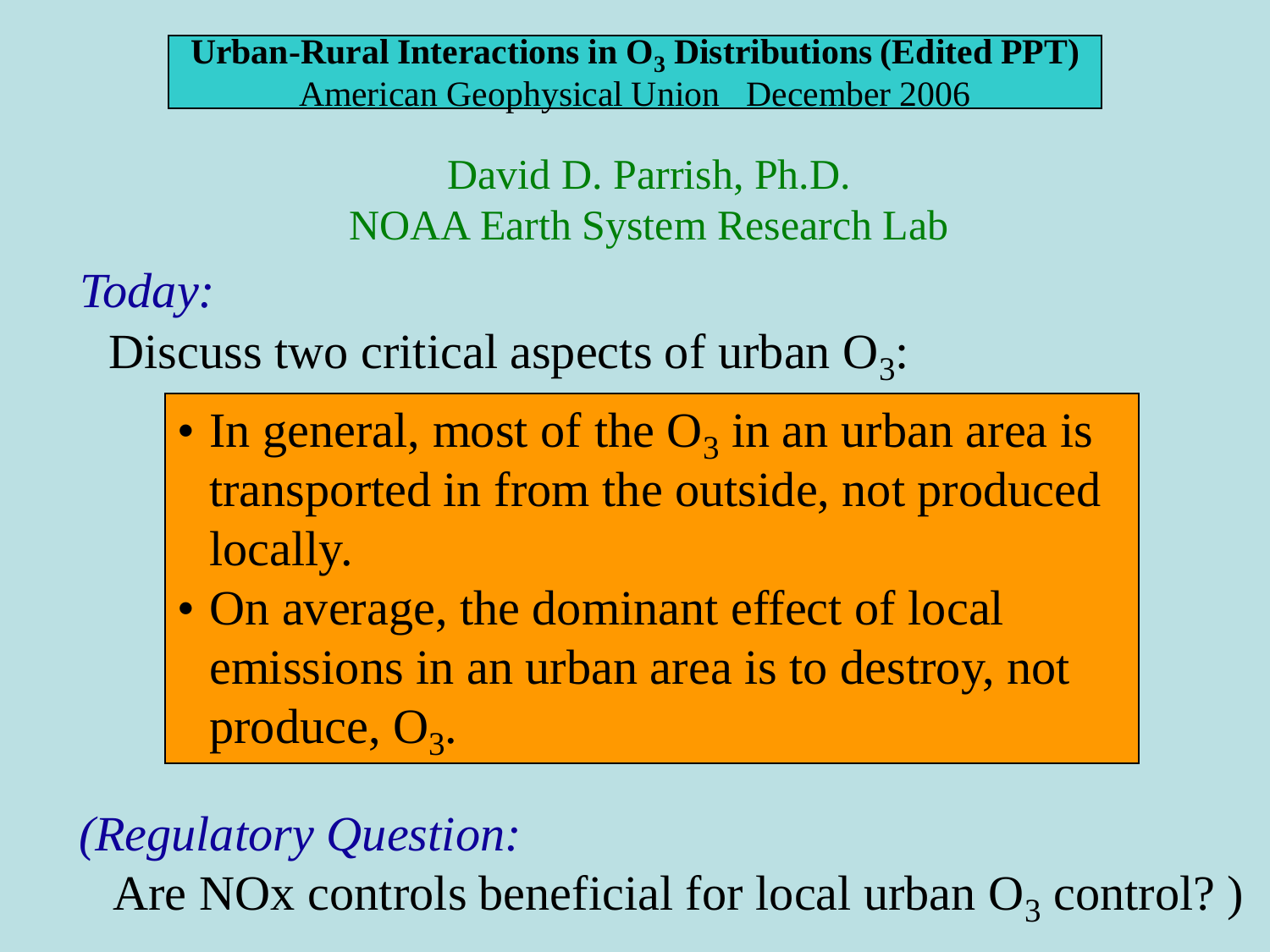### In general, most of the  $O_3$  in an urban area is transported in from the outside, not produced locally.

Three flights from TexAQS 2000

Regional background can exceed 8-hr std.

DFW adds substantial amounts of  $O_3$ , but most is transported in from outside

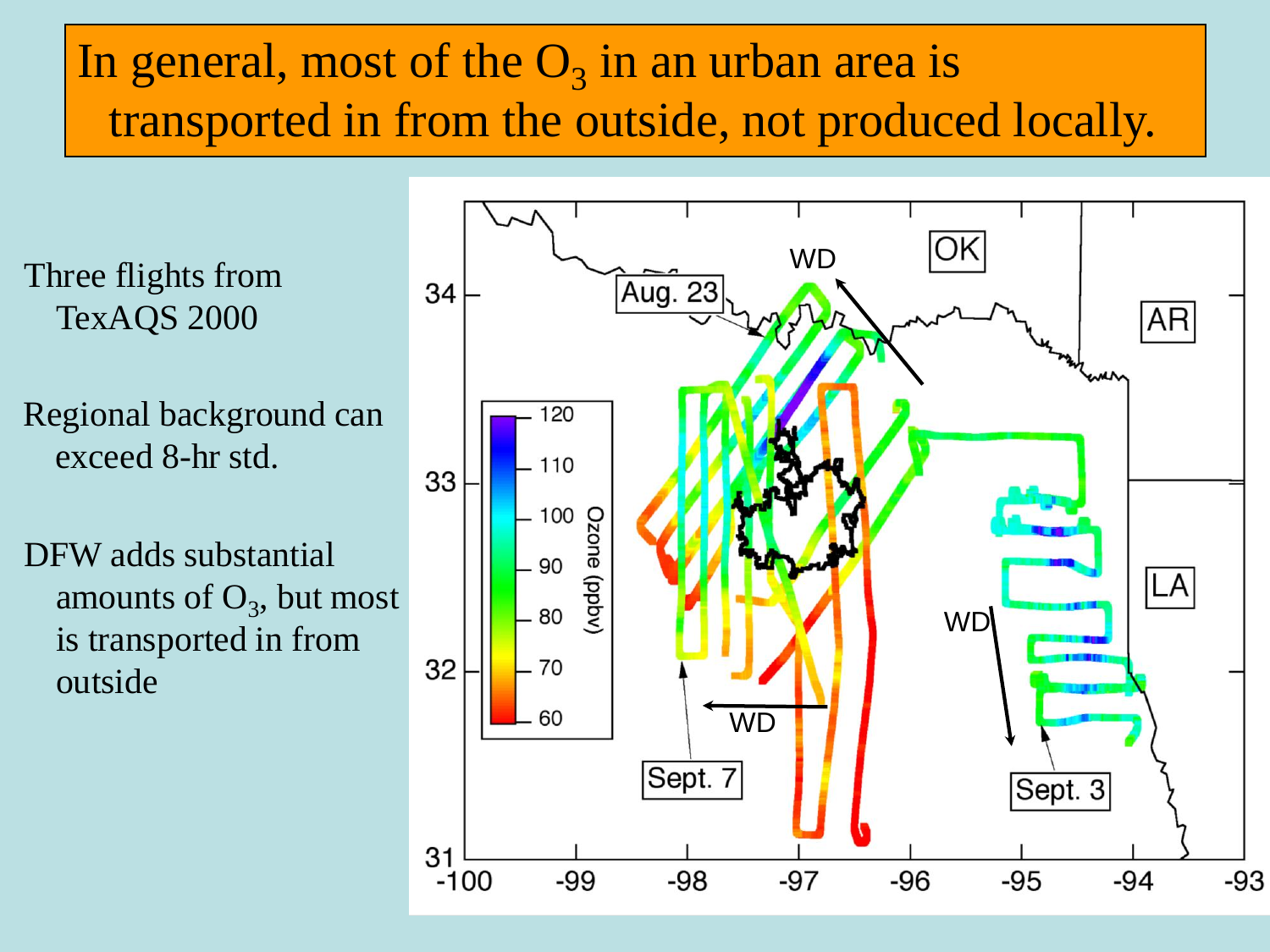### In general, most of the  $O_3$  in an urban area is transported in from the outside, not produced locally.

strong regional component.

At least in DFW, the highest exceedances are still dominated by local

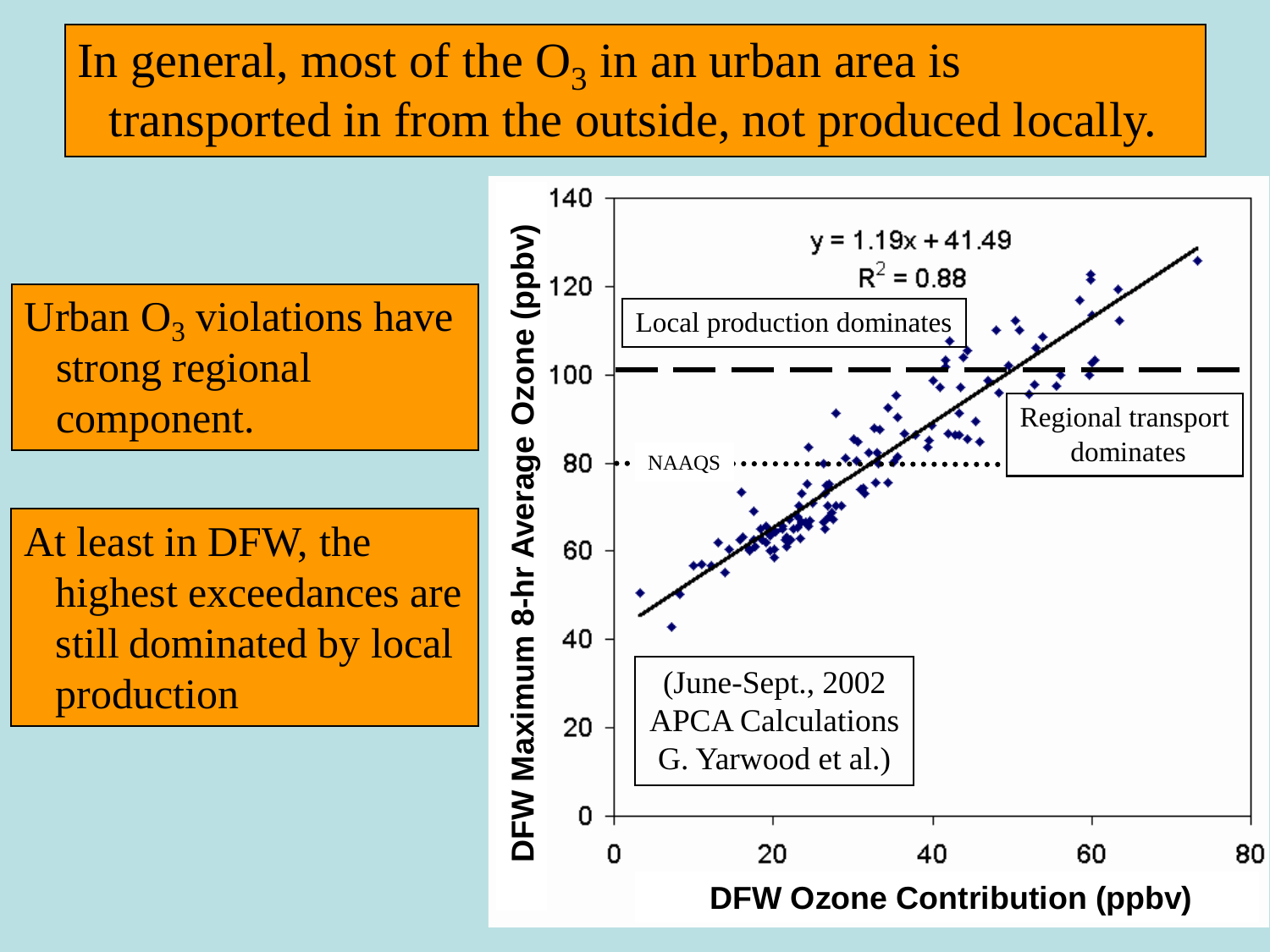### In general, most of the  $O_3$  in an urban area is transported in from the outside, not produced locally.

strong regional component.

At least in DFW, the highest exceedances are still dominated by local

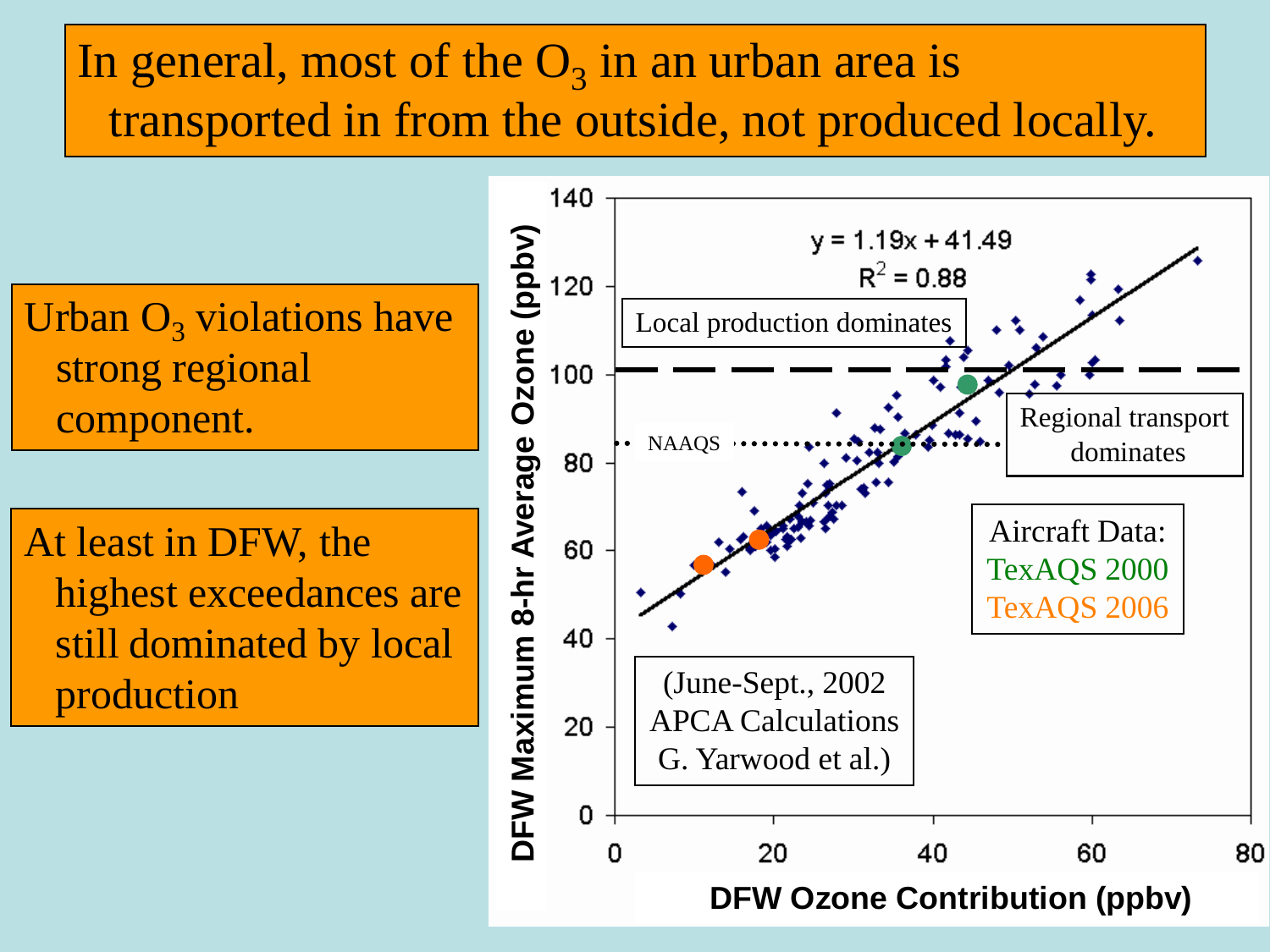

(Channel Islands are not strongly affected by L.A. area emissions)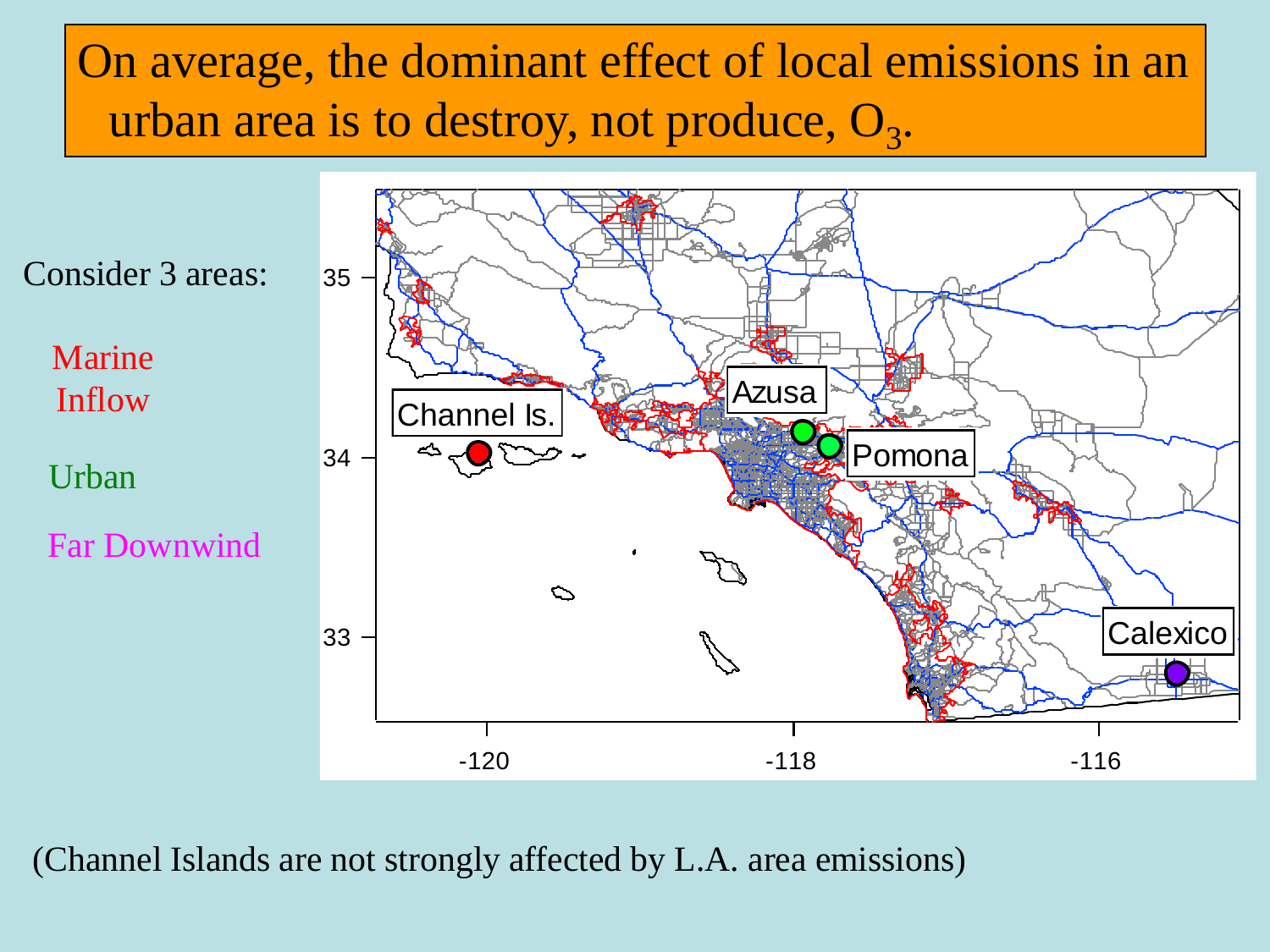80 Average  $O_3$  in marine background higher than in urban L.A. area, even during  $O_3$  season.

Strong Weekend  $O<sub>3</sub>$ Effect: average max 1-hr avg.  $O_3 \approx 30$ ppbv higher on Sunday than weekday.

(The average is not an exceedance; regulatory considerations should focus on exceedances.)



Figure from Huess et al., (2003) Weekday/Weekend Ozone Differences: What Can We Learn from Them?, *J. Air & Waste Manage. Assoc.,* **53**:772-788.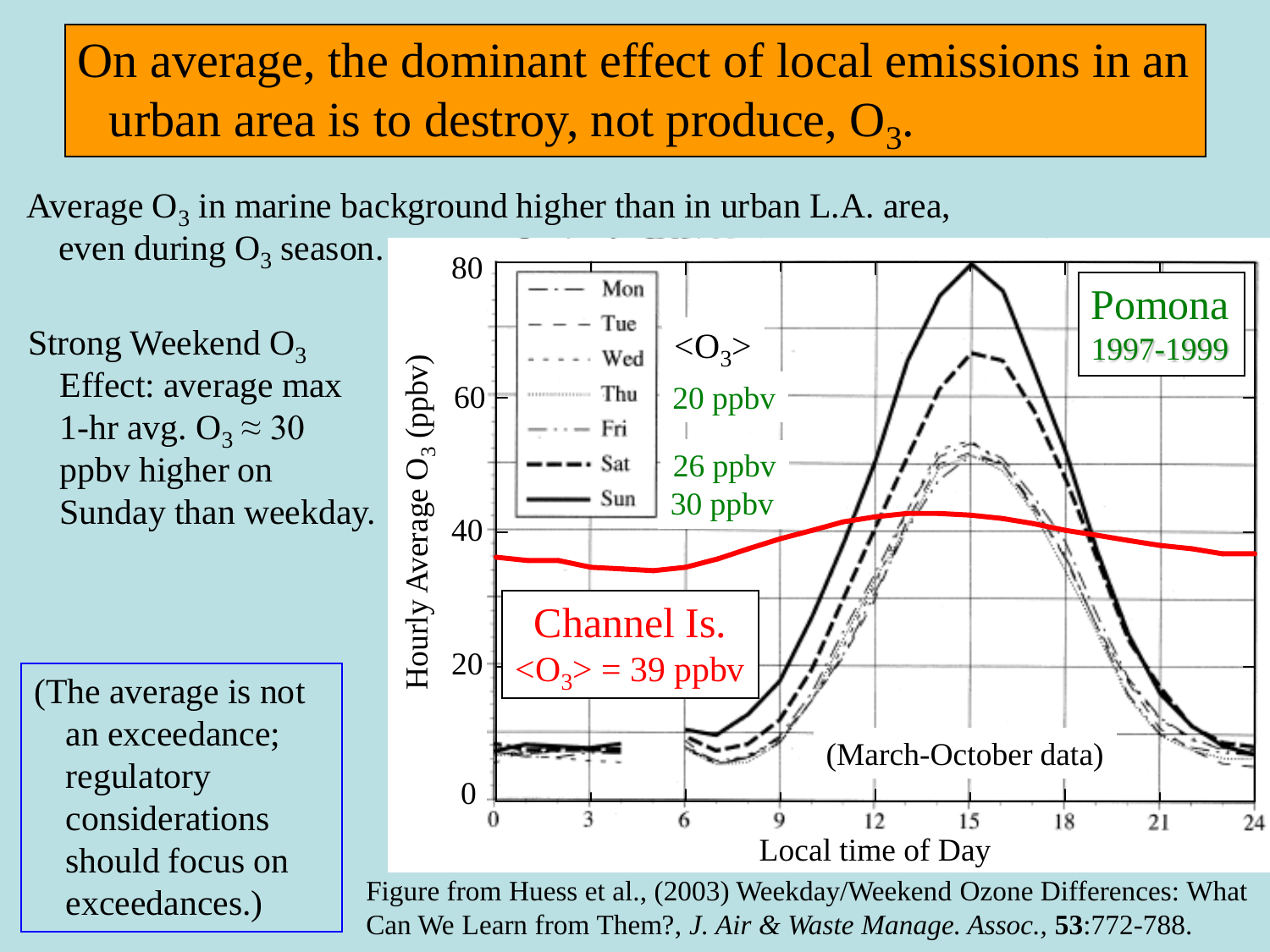In far downwind areas the weekend effect is reversed

Far downwind average  $O_3$  higher than in urban areas, but maxima are lower and exceedances are less common.



Figure from Huess et al., (2003) Weekday/Weekend Ozone Differences: What Can We Learn from Them?, *J. Air & Waste Manage. Assoc.,* **53**:772-788.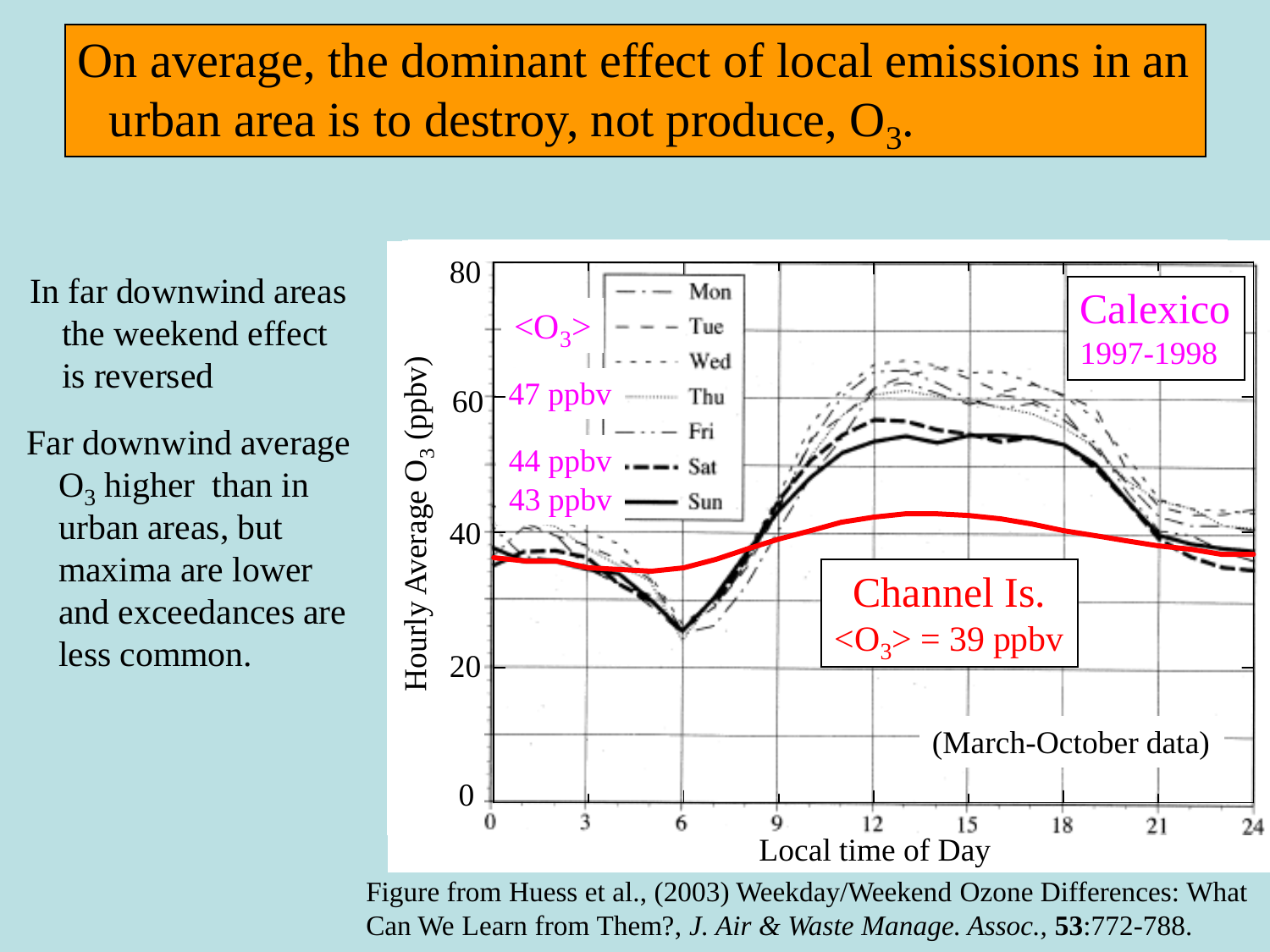Average  $O_3$  on weekday in L.A. is comparable to marine background during summer; but higher on weekends.



Figure from Fujita et al., (2003) Evolution of the Magnitude and Spatial Extent of the Weekend Ozone Effect in California's South Coast Air Basin, 1981-2000, *J. Air & Waste Manage. Assoc.,* **53**:802-815.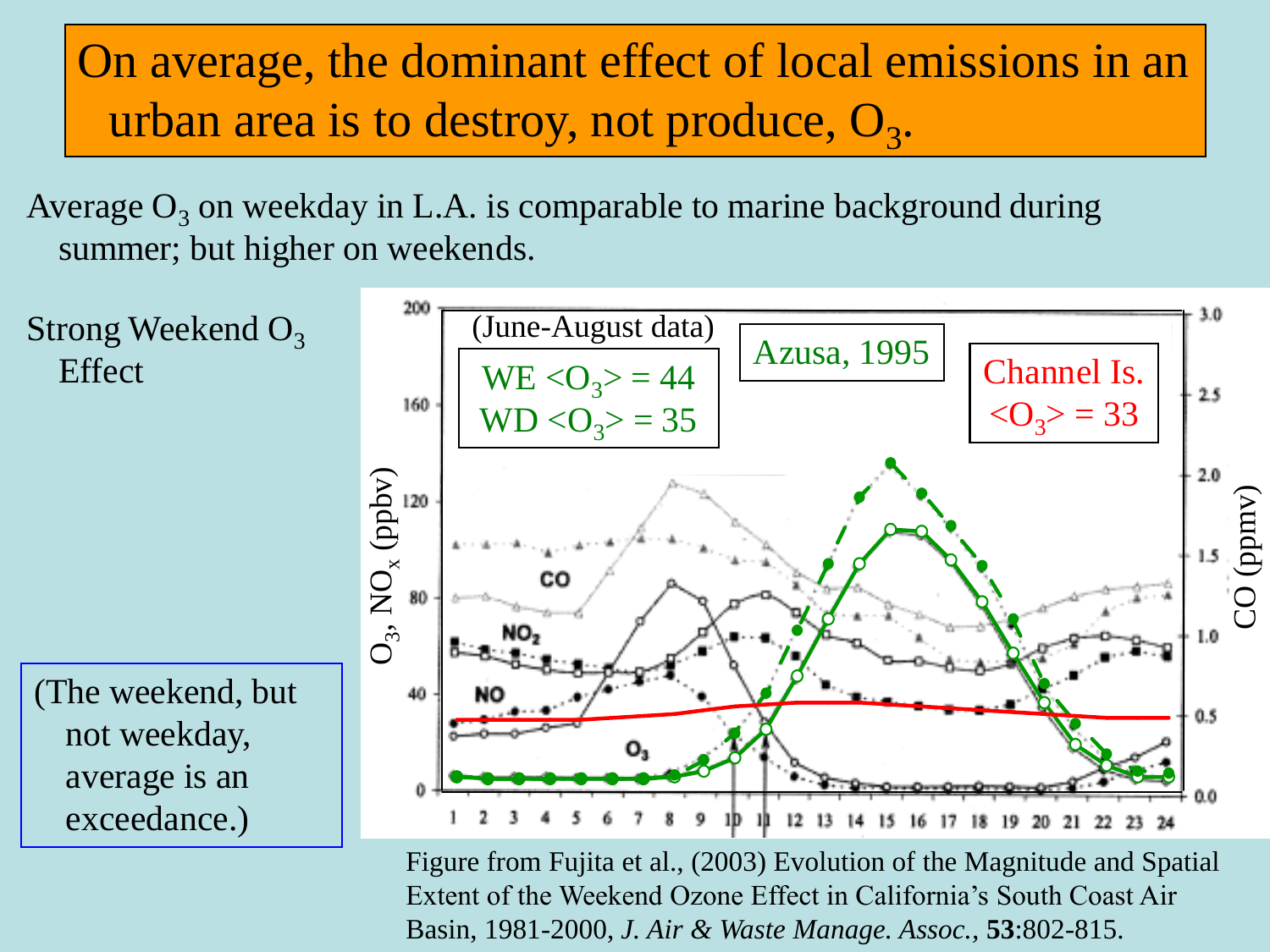Average  $O_3$  on weekday in L.A. is comparable to marine background during summer; but higher on weekends.

Strong Weekend  $O_3$ Effect

Weekend  $NO<sub>2</sub>$  lower: counterintuitive?



Figure from Fujita et al., (2003) Evolution of the Magnitude and Spatial Extent of the Weekend Ozone Effect in California's South Coast Air Basin, 1981-2000, *J. Air & Waste Manage. Assoc.,* **53**:802-815.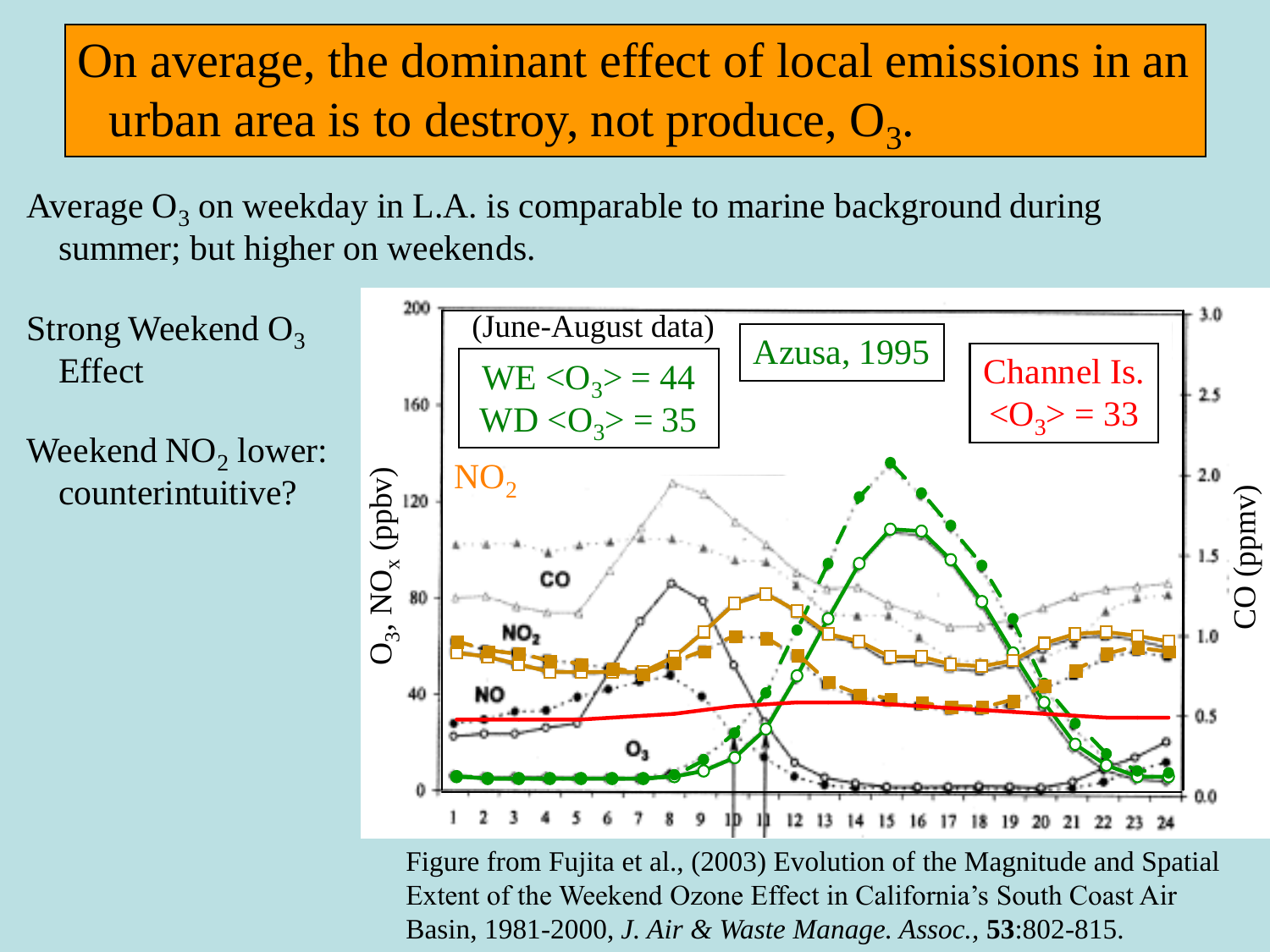Average  $O_3$  on weekday in L.A. is comparable to marine background during summer; but higher on weekends.



Extent of the Weekend Ozone Effect in California's South Coast Air Basin, 1981-2000, *J. Air & Waste Manage. Assoc.,* **53**:802-815.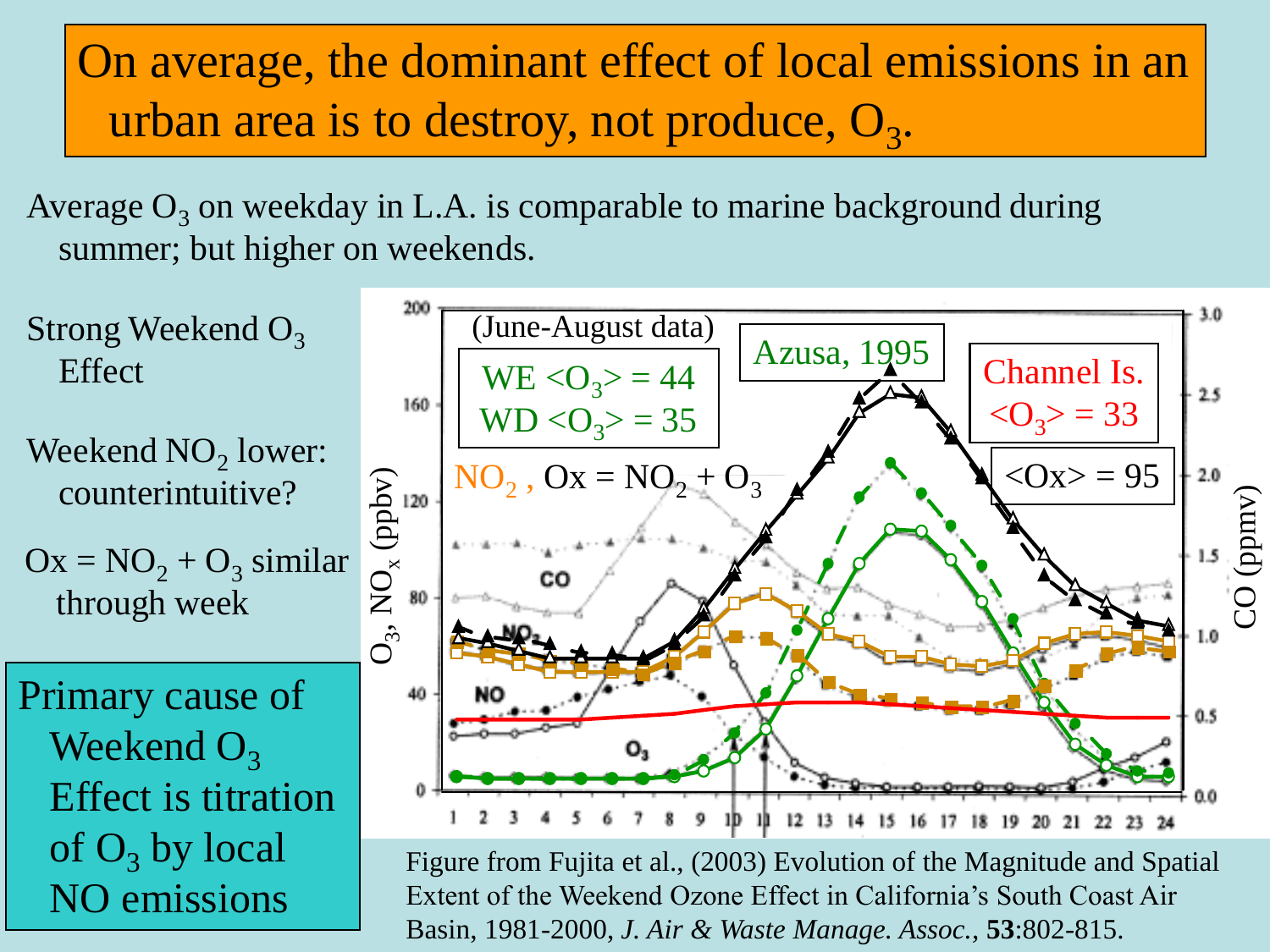#### The Weekend  $O_3$  Effect is primarily due to less local emissions, and hence less  $O_3$  destruction, on weekends.

Consider 8 sites in southern California

Color-coded by longitude

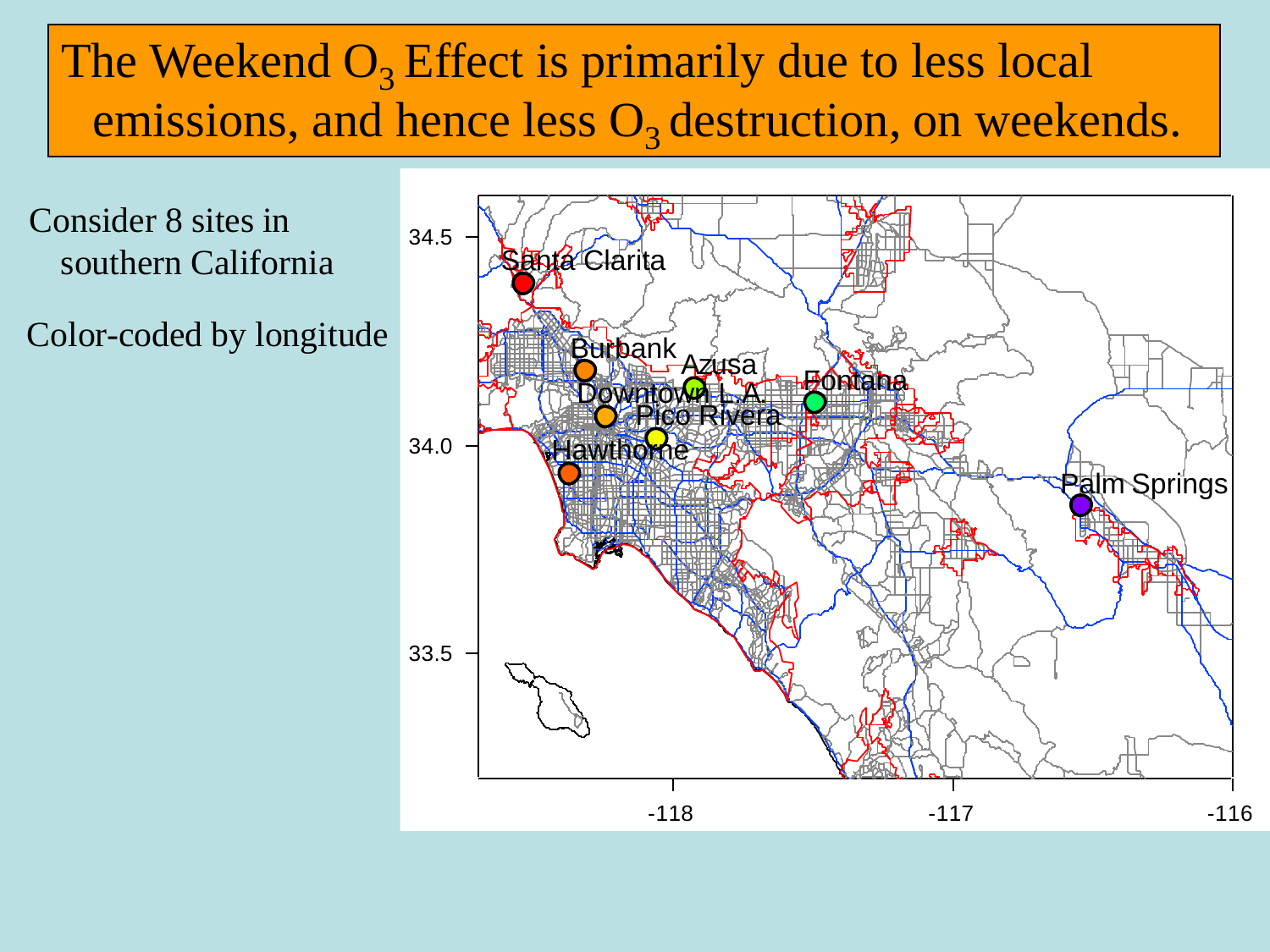#### The Weekend  $O_3$  Effect is primarily due to less local emissions, and hence less  $O_3$  destruction, on weekends.

Consider 8 sites in southern California

Color-coded by longitude

 $\Delta$  indicates (weekend-weekday)

Throughout L.A. Basin:  $\Delta O_3 \approx -\Delta NO_2$ 

Primary cause of Weekend  $O<sub>3</sub>$ Effect is titration of  $O_3$  by local NO emissions



Data from Qin et al., (2004) Weekend/weekday differences of ozone, NO<sub>x</sub>, CO, VOCs, PM10 and the light scatter during the ozone season in southern California, *Atmos. Environ.,* **38**:3069-3087.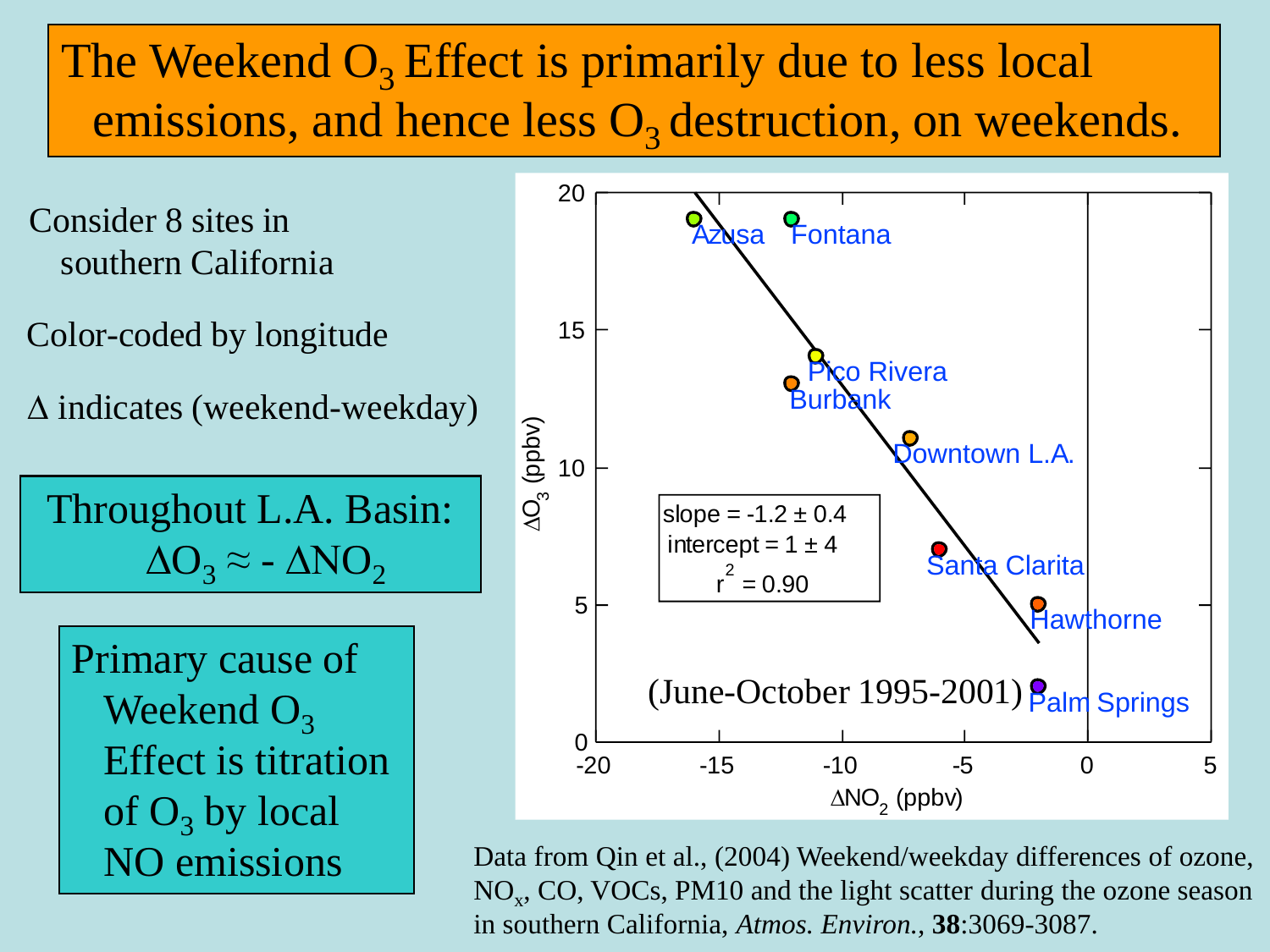#### $O<sub>3</sub>$  Weekend Effect:

Does it have regulatory implications?

- In many areas  $\frac{average}{0_3}$  is higher on weekends
- Caused by lower NO<sub>x</sub> emissions on weekends Therefore, do not implement NOx controls!

Is this a valid argument?

Maybe, if VOC limited chemistry were the primary cause

NOx inhibits  $O_3$  production:  $NO_2 + OH \Rightarrow HNO_3$ 

But titration is the primary cause

**Titration**  $NO + O_3 \Rightarrow NO_2 + O_2$ 

Titration moves  $O_3$  production downwind, which contributes to  $O_3$  transported into urban area

Further analysis must focus on **exceedances**; treat titration and transport